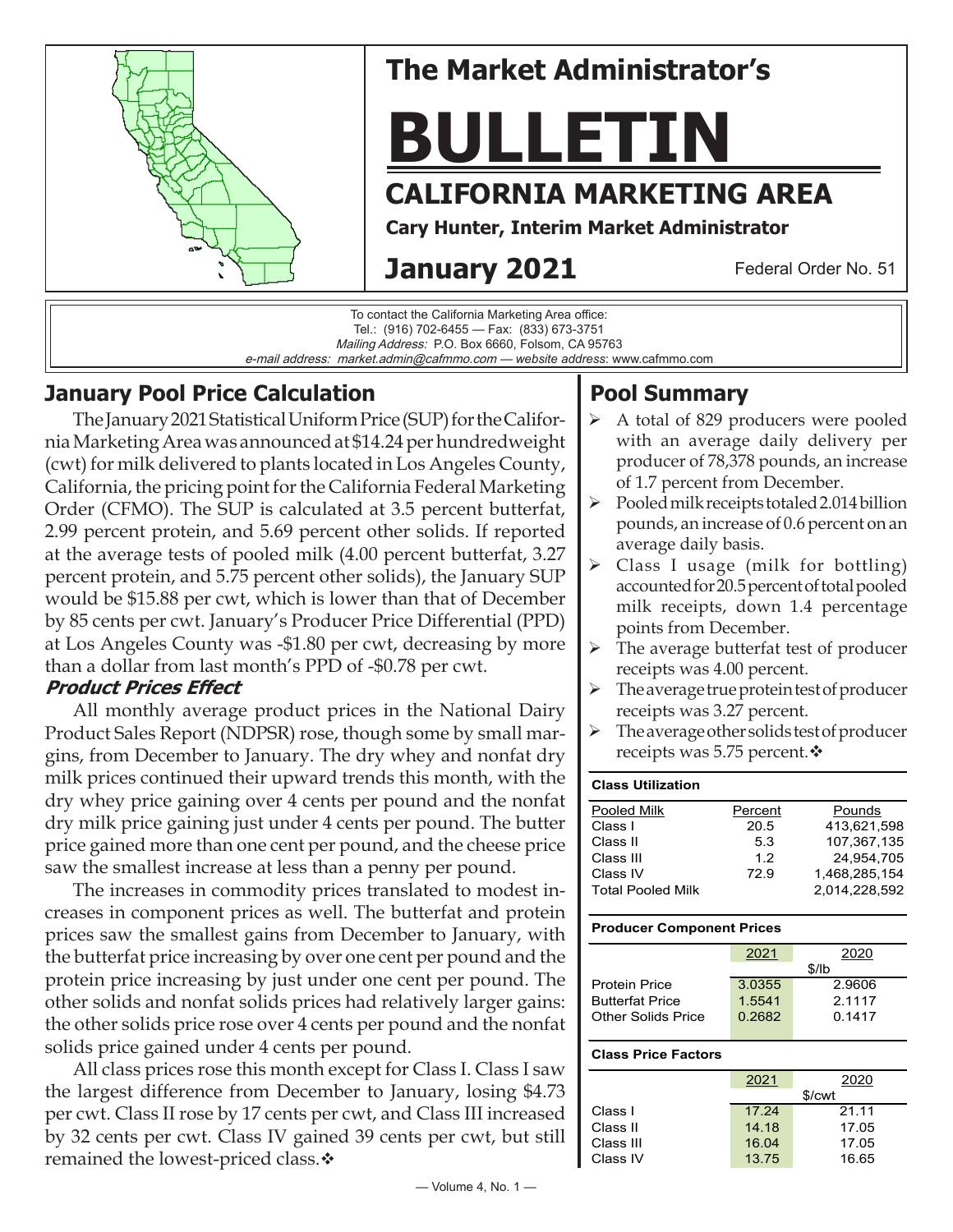## **Fluid Milk Sales in California – 2019 and 2020**

Disposition of fluid milk products—deliveries of packaged Class I products to retail, institutional, or wholesale outlets—in Federal Order 51 (FO 51), as reported by pool handlers, in 2020 was varied. Closures of key demand channels like schools and restaurants accompanied by surges in grocery demand had mixed effects on Class I sales, as some products fared better than others. Overall, disposition of Class I products in FO 51 in 2020 decreased by 3.5 percent from 2019, on a daily average basis.

#### **How 2020 Measures Against 2019**

The accompanying table compares the 2020 route disposition in FO 51 of Class I products to that of 2019 on a daily average basis. Most categories decreased from 2019 to 2020. Low fat fell by almost five percent and reduced fat fell by more than three percent. Skim milk posted significant declines from 2019 to 2020, as did flavored milk and drink<sup>1</sup>; sales of skim milk declined 23.4 percent, while flavored milk and drink fell 36.1 percent. Whole milk and organic milk products

| <b>Federal Order 51 Route Disposition by Product</b><br>Daily Average Basis, 2019 and 2020                                                                                                                                                                                                        |            |            |          |  |  |  |
|---------------------------------------------------------------------------------------------------------------------------------------------------------------------------------------------------------------------------------------------------------------------------------------------------|------------|------------|----------|--|--|--|
| 2019<br><b>Product</b><br>2020<br><b>Percentage Change</b>                                                                                                                                                                                                                                        |            |            |          |  |  |  |
| Whole Milk                                                                                                                                                                                                                                                                                        | 4.891.556  | 4.927.526  | 0.7%     |  |  |  |
| <b>Reduced Fat Milk</b>                                                                                                                                                                                                                                                                           | 4,806,943  | 4.658.815  | $-3.1\%$ |  |  |  |
| Low Fat Milk                                                                                                                                                                                                                                                                                      | 1,691,169  | 1.607.951  | $-4.9\%$ |  |  |  |
| Skim Milk                                                                                                                                                                                                                                                                                         | 840,320    | 644.036    | -23.4%   |  |  |  |
| Organic Milk Products*                                                                                                                                                                                                                                                                            | 1,244,058  | 1,467,030  | 17.9%    |  |  |  |
| Flavored Milk and Drink**                                                                                                                                                                                                                                                                         | 962,036    | 614,613    | -36.1%   |  |  |  |
| Other***                                                                                                                                                                                                                                                                                          | 174.115    | 180,119    | $3.4\%$  |  |  |  |
| Total                                                                                                                                                                                                                                                                                             | 14,610,196 | 14,100,091 | $-3.5%$  |  |  |  |
| *Includes all organic milk products sold in Federal Order 51.<br>**Flavored milk defines flavored milk products with a butterfat percentage higher than 2.5 percent. Flavored<br>drink consists of those with a butterfat percentage less than 2.5 percent.<br>***Includes buttermilk and eggnog. |            |            |          |  |  |  |

were two categories that saw increases in volume from 2019. Whole milk increased slightly, by less than one percent, but organic milk products experienced a near 18 percent increase from 2019.



Figure 1 depicts the daily average monthly Class I route disposition in FO 51 in 2019 and 2020. The figure also highlights the variability in 2020's monthly volumes. The month posting the largest route disposition in 2020 was March; moreover, March 2020's sales exceeded those of March 2019 by 7.2 percent. This sizeable surge in March 2020 can be partly attributed to the "panic-buying" that occurred in grocery stores as consumers grappled with uncertainty associated with Covid-19. The only other month in 2020 to post year-over-year gains was June; disposition of Class I products in June 2020 was 5.2 percent higher than

that of June 2019. Notably, August—when many California schools typically begin instruction—saw the lowest quantity of 2020, decreasing by more than thirteen percent from August 2019. Further depicting the severity of August 2020's low volume is the fact that August 2019 posted the third highest sales amount of that year. The fourth quarter of 2020 followed a more typical monthly trend but remained well below 2019 levels. **Product Trends**

Figures 2, 3, and 4 show daily average monthly sales volumes in FO 51 for 2019 and 2020 for whole milk, flavored milk and drink, and organic milk products. These figures highlight the mixed performance of certain products in 2020 in addition to the sharp departure from 2019's monthly trends.

Whole milk sales in 2020, as shown in Figure 2, were highest in the months of March, April, May, and June. In 2019, however, the months with the highest quantity were in the fall and early winter, and the

Flavored milk defines flavored milk products with a butterfat percentage higher than 2.5%. Flavored drink consists of those with a butterfat percentage less than 2.5%.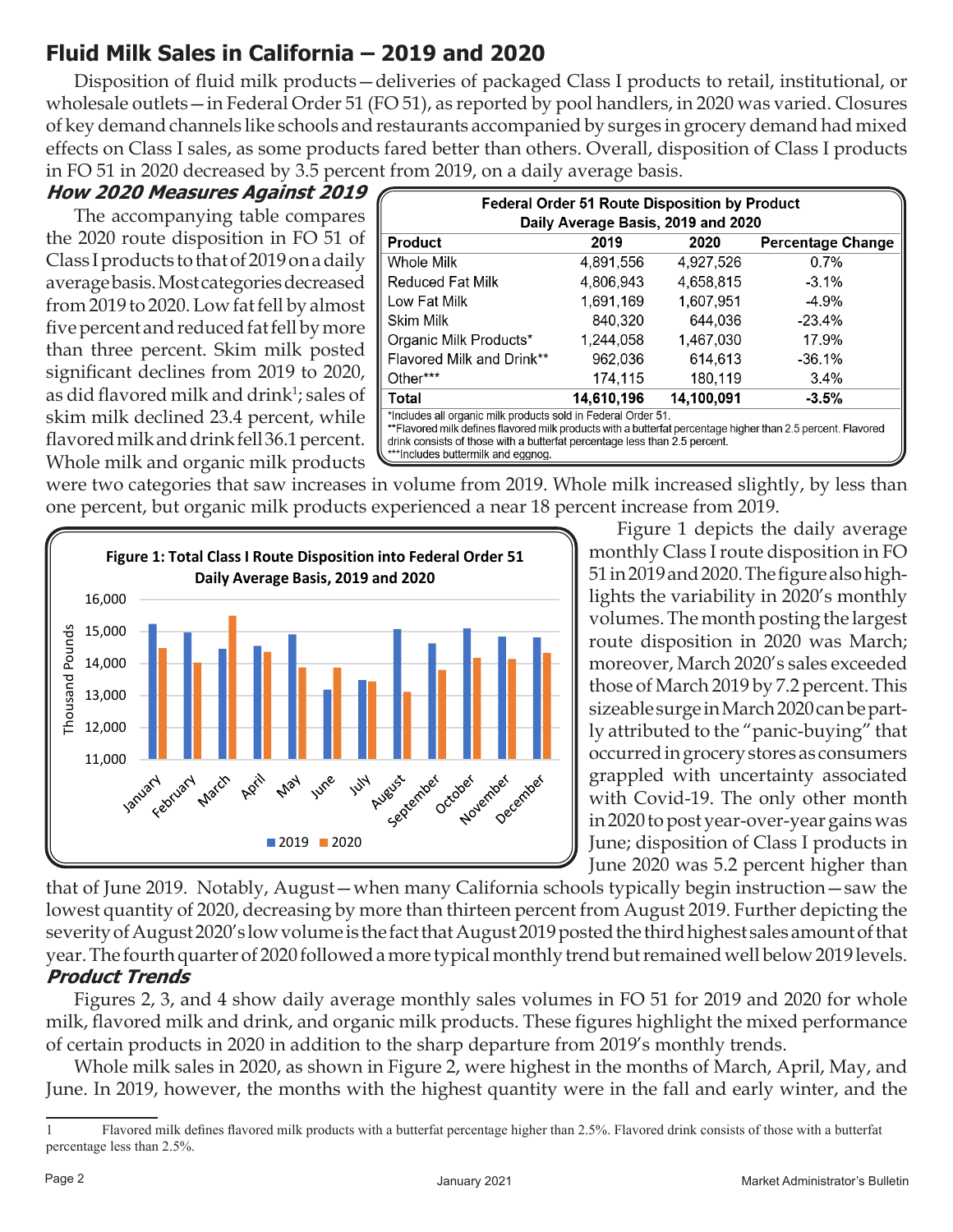months with the lowest disposition were March and June. March 2020 posted a year-over-year increase of 15.3 percent, while June 2020's quantity represented a year-over-year increase of 9.7 percent from 2019. Offsetting these large increases in volume were decreases of more than three percent in five months of 2020, including October and December (down 5.6 percent and 4.1 percent, respectively). Thus, while disposition of whole milk in 2020 only increased modestly from 2019, the monthly distribution of sales varied significantly from 2019.

The amount of flavored milk and drink disposed into FO 51 in 2020 also posted sharp deviations from 2019. Figure 3 illustrates that volume in August 2020 was significantly below that of August 2019; the quantity of flavored milk and drink products disposed in FO 51 in August 2020 declined by nearly 70 percent on a year over year basis. This sharp decrease coincides with the usual beginning of the academic year for many California schools, suggesting some correlation between the notable decrease and the closure of schools brought on by Covid-19. The fourth quarter of 2020 continued to list volume of flavored milk and drink well below that of 2019, as each month declined by more than 40 percent from the year prior. In total, only three months in 2020 increased from year prior levels.

Unlike most other Class I products, the quantity of organic milk products sold in FO 51 exhibited consistent increases from 2019 levels. Figure 4 depicts that every month in 2020 posted year-over-year gains in organic milk sales. Similar to other Class I products, March 2020 increased notably from March 2019—almost 33 percent. Other months posting significant gains were April (33 percent), June (nearly 29 percent), and July (23 percent).

2020 was an atypical year. Shifts in demand channels, consumer behavior, and logistical challenges had a heavy impact on Class I volume in FO 51. As the situation with Covid-19 and school openings evolves, Class I route disposition will continue to vary. ❖